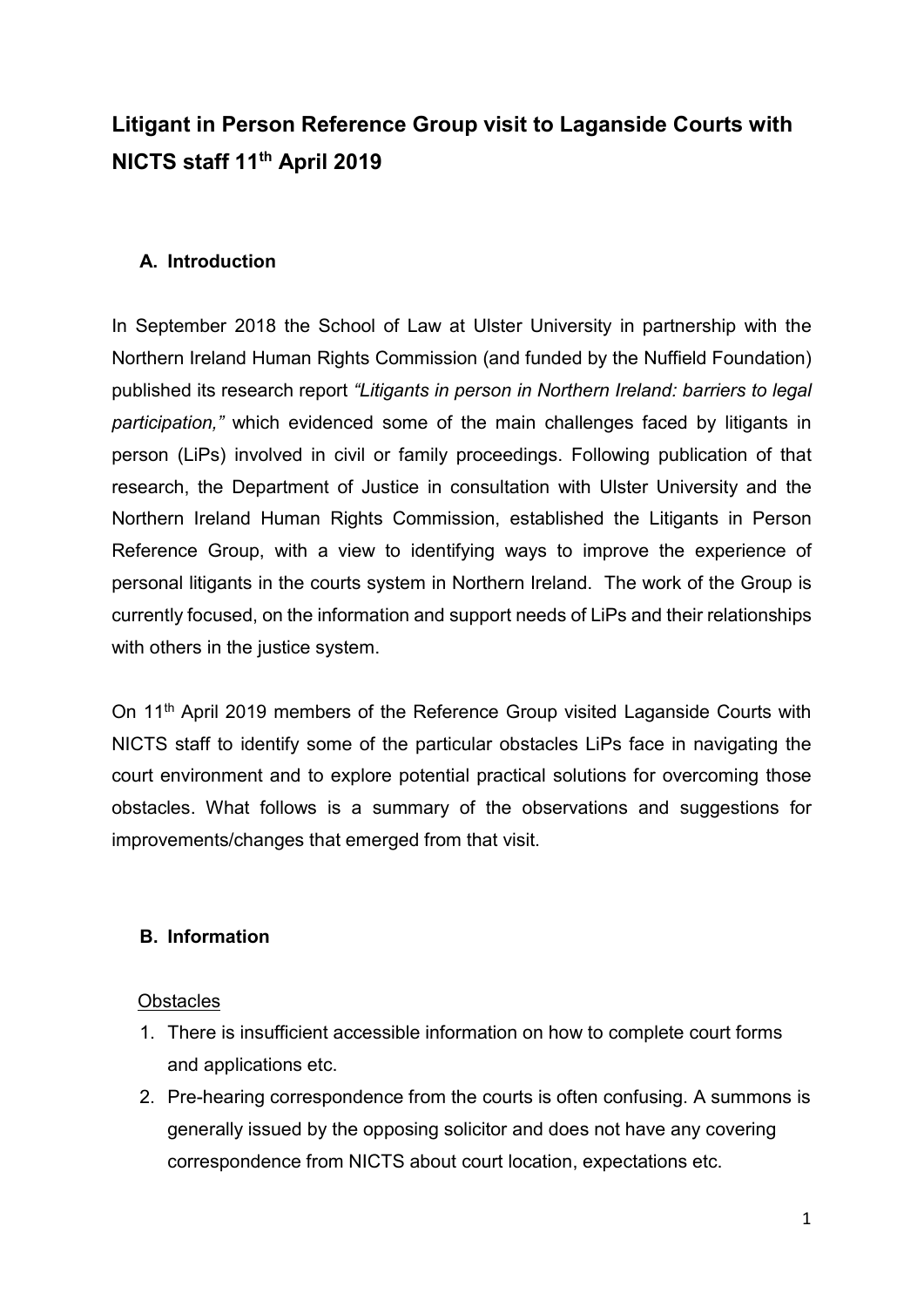- 3. It is difficult to work out what to do or where to go on arrival at the court leading to feelings of anxiety and isolation.
- 4. The information for LiPs currently displayed states what LiPs cannot do and what NICTS staff cannot do. There are no positive messages about what help is available.
- 5. It is doubtful whether LiPs would know where to access the court lists that are displayed inside the Payments & Enquiries' Office.

### Some suggested solutions

- 1. Consideration should be given to NICTS developing a webinar to guide individuals through the process of completing certain court applications and provide guidance on how to complete forms as well as information on where to go in different court buildings. A virtual reality tour (or video) of different court buildings might also be included.
- 2. Consideration should be given to including an accessible explanatory leaflet from NICTS when a summons is issued.
- 3. NICTS indicated that there is a new IT upgrade underway and this may include having video screens to display information at the entrance to the court, potentially beside or opposite the lifts
- 4. A check-in system, similar to that used in some GP surgeries, might be considered as part of a technology upgrade where the name or ICOS number is put into a touch screen. This then provides the individual with information on which court to go to and where it is located. This also has the potential to assist court officials in ascertaining whether or not someone has turned up.
- 5. Further consideration should be given to what information it would be helpful to display in waiting areas. For example, information on how long cases may take, what time they might start, the process for calling a LiP into court, what to call the judge or the other party and what the LiP will be called (Respondent, Defendant, Plaintiff, etc). This information could be repeated on a loop on TV screens if these are part of the new IT upgrade. The alternative of having barcodes that a smartphone can scan to access the same information on the NICTS website was raised, with the caveat that not all LiPs will be familiar with or have access to smartphone technology.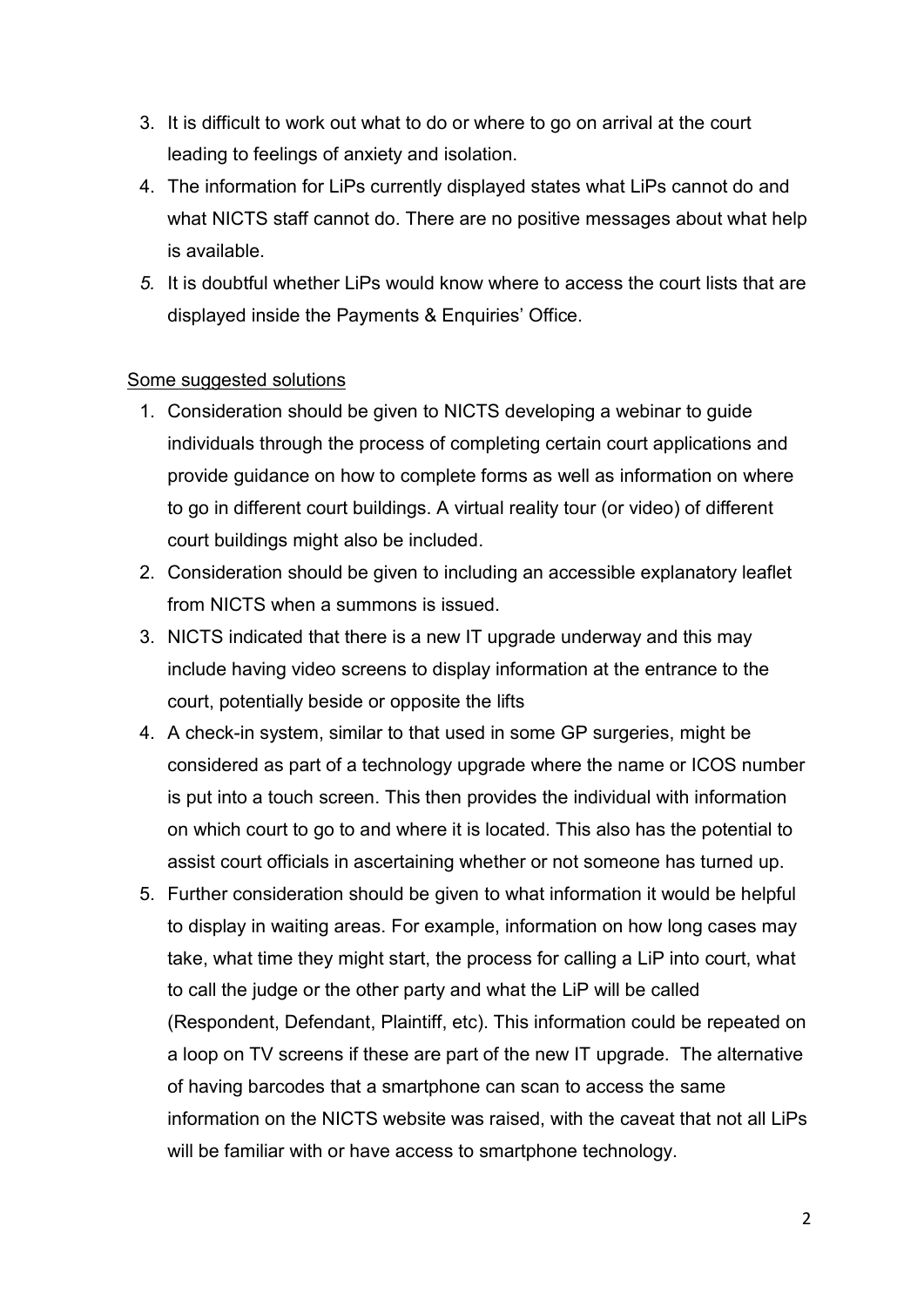- 6. It would also be helpful to provide LiPs with information about what will happen in the courtroom, beginning with where they are to sit. Consideration should be given to an allocated LiP seat (and one for any McKenzie Friend) which lawyers would be required to vacate if a LiP has a hearing. This would create consistency in approach and avoid the feeling for the LiP of being an "outsider".
- 7. It might also be helpful to include the reference numbers for Family Proceedings cases in court lists

## C. Interaction with court personnel

#### **Obstacles**

- 1. There is some confusion for LiPs as to the differing roles of court personnel reception staff (who provide a building information service) and Payments & Enquiries/NICTS staff (who provide a court information service).
- 2. It is often difficult for LIPs to identify and make themselves known to court clerks or G4S staff, especially when the courts are busy/in session/closed.
- 3. Although NICTS staff explained that G4S staff walk around each floor and help guide LiPs to where they need to be, G4S staff are not always immediately visible or may be busy for lengthy periods with other people/issues.

#### Suggested solutions

- 1. Consideration should be given to providing designated officers in the NICTS office who are expressly responsible for dealing with any queries that LiPs may have about their cases and who can provide or signpost a LiP to where s/he can find the particular information needed. On first contact with a LiP, NICTS should confirm how, where and when those designated officers can be contacted.
- 2. Dedicated phone-times for LiPs were suggested. NICTS staff considered they would better serve customers by being open to calls at any time.
- 3. In relation to attendance at court, consideration should be given to allocating an easily identified member of NICTS staff to provide assistance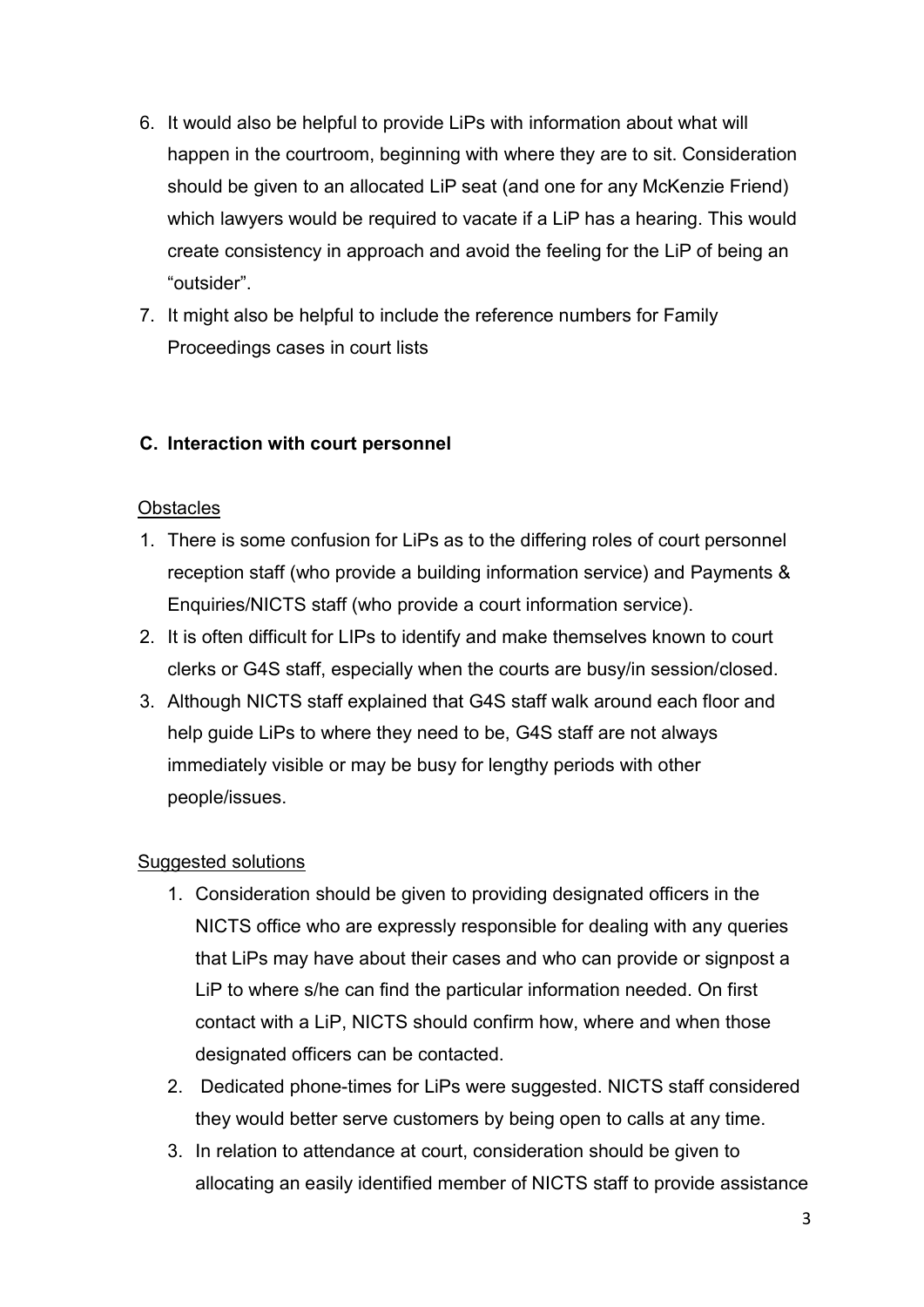to LiPs. NICTS staff raised concern around resourcing this particularly in relation to smaller offices/court facilities.

- 4. In relation to attendance at court, consideration should be given to a designated waiting area for LiPs. G4S staff could come to them to deal with any queries. This would help counter the feeling that LiPs often experience of being "outsiders". It would provide a physical space where they would be included within the courts.
- 5. The LiP's need for assistance could be signalled by pressing a button, a light would go on, and when G4S see the light they would know that there is a query to be dealt with (similar to a supermarket check-out light or a call button in an aeroplane).
- 6. Consideration should be given to allocating an easily identified member of G4S staff to provide assistance to LiPs.

# D. Signage

# Obstacles (first floor

- 1. It is not clear at present at whom the signage is targeted. There are no distinctive features or indications of types of court users who need to read the information.
- 2. Signage on the ground floor is too indistinct (grey on grey)

# Obstacles (second floor)

- 1. The signage is opposite the lift but when the floor is busy (as it usually is in the mornings), the signage is hidden or difficult to see. There is also a need to make this more distinctive (black letters rather than grey on grey).
- 2. The signage outside the lift is very cluttered with different assorted signs. It is difficult to distinguish the most important or most relevant information
- 3. The current signage above the doors into the family court area could be more prominent (currently a laminated white sign on the door frame)

# Suggested solutions

1. It would be more helpful if the signage was like a floor plan, similar to what is commonly found in a museum setting e.g. demarcating particular areas,